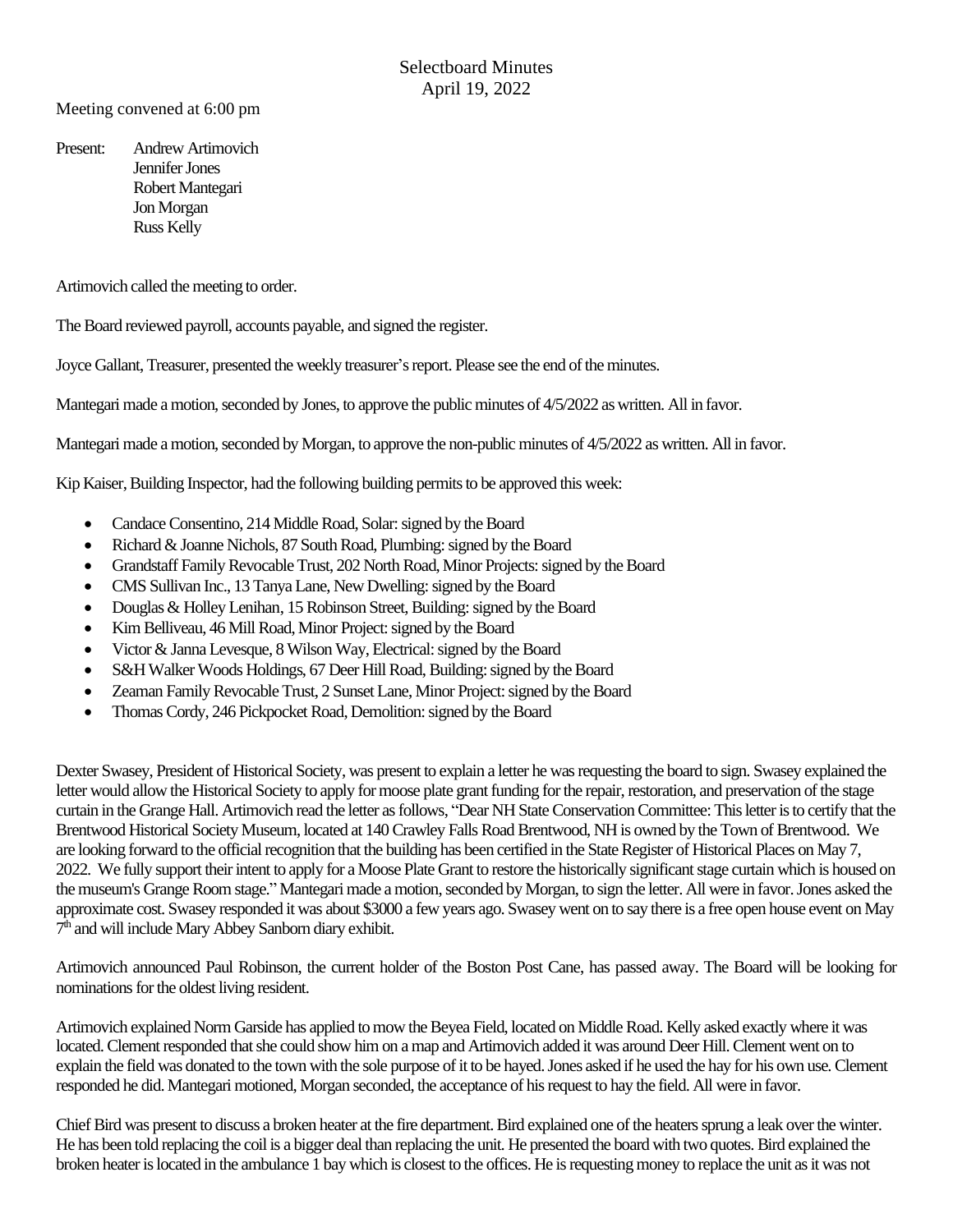something that was budgeted for. Clement explained the money can be taken out of the capital reserve fund for building maintenance. Mantegari made a motion for four thousand three hundred seventy-five dollars (\$4375) out of capital reserve fund for building maintenance.Jones seconded the motion. All were in favor.

Artimovich requested Chief Bird speak about department structure regarding a letter the Selectboard received from the Kingston Board of Selectmen. Mantegari asked how many openings there are in Rockingham County. Chief Bird responded he knows of at least twelve openings in the area. He went on to explain that he visited CPAT (Certified Physical Agility Test) on Monday. There were 50 participants, 40 made it through the testing, and 16 were already spoken for before the test was completed. He went on to explain they will run that test again in May, June, and September. Chief Bird described what the test entails. Jones asked if there are any applicants for the open positions the fire department currently has. Chief responded that interviews are being held on Thursday. He is hopeful he can complete the interviews with 2 candidates.

Artimovich explained the letter asked for representatives to sit down for a meeting about the regionalization of the fire department. Chief Bird explained some of the basics of how regionalization works including increased cost, the structure being similarto coop schools, and the possible timeline for it to come to fruition. He also explained the importance of mutual aid. Mantegari stated he understands that if an ambulance responds to mutual aid, they bill for that service. Chief Bird acknowledged that was correct. Artimovich shared that about six years ago the Kingston Board of Selectmen addressed thisissue. He went on to explain Kingston Board of Selectmen had the fire engineers removed and the fire department back under the control ofthe board because they wanted to do something like what the letter expressed.

Jones expressed she understood the Kingston Board's desire to explore this because of the current labor market and unfilled positions. Chief Bird explained the importance of mutual aid and referenced the past weekend with motor vehicle accidents and a separate motorcycle accident. Mantegari asked if there are written contracts with those utilizing mutual aid. Chief Bird responded there are written agreements.Jones asked if a few of the towns merged would it cause them to pull out of mutual aid. Bird responded that it would depend on how it was set up. Morgan stated he would be willing to hear more. Chief Bird requested that he be included when they meet. Kelly requested any back story to the situation. He explained he knows no history of this situation over the last six years. Kelly went on to say he understands the concept, but not the arguments behind the concept. Artimovich stated the board would table this. Clement will attend the meeting with Bird and they will report back to the board.

Stephanie Lewendon, Lyford Lane, was present to discuss a possible communications committee to assist with a town social media presence. She explained as a newer resident she was unsure where to locate meetings and information she deemed important. Mantegari asked if she planned to do social media including Twitter. Lewendon responded her plan was to start with Facebook at this point. The purpose would be to convey events, who to call for certain situations, upcoming meetings, where to find something either in-person or online and other relevant information. She went onto explain that Facebook is free, easy, and fast. Jones stated she felt starting off small and forming a committee would make sense. Mantegari stated turning off comments on Facebook would be necessary.

Jones referred to information provided to her by Lewendon to mention there are five willing volunteers at this time. Lewendon confirmed that was correct and that they would be open to more people volunteering to help alleviate the possibility of being overtasked. Artimovich stated the first step would be for the board to decide if they wanted to establish a communications committee. Jones stated she feels it would be helpful to have the ability to share information and ask questions. Artimovich pointed out that with comments shut off, residents would not be able to ask questions. Lewendon explained there would possibly be the ability to use Messenger. Morgan asked if someone would be manning Messenger. Lewendon stated there would be. She went on to explain her goal would be to start small and maybe grow to the point where there would be Team A and Team B to help divide the tasks and responsibilities of sharing the desired information. Lewendon's desire would be to not overwork people.

Clement asked if the board desired to have the communications committee be an official subcommittee. She further explained if they are an official subcommittee, they would need to follow the guidelines of posting agendas, taking minutes, and the like. Morgan stated that entails posting the agenda at least 24 hours in advance of the meeting in two different locations andmaking sure there is meeting space available. He also shared it is something that can be overcome. Jones shared her thoughts that a committee would allow a transparency process and would also be beneficial if the website is eventually something this group of volunteers works on.

Bill Faria, South Road, asked for clarification on the name of the person presenting the communications information. He also stated he believes all the information Lewendon spoke about is available already.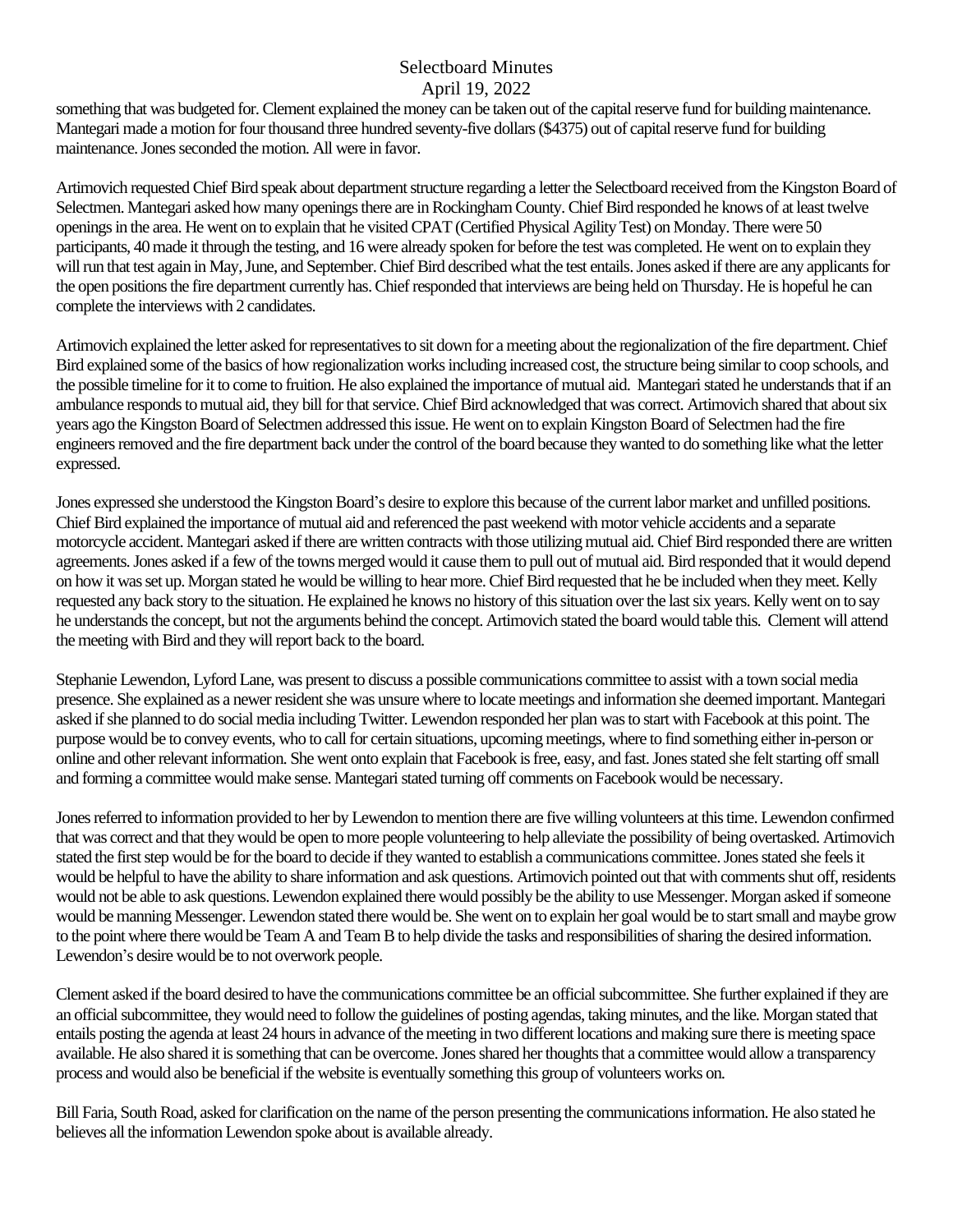Jones made a motion to setup an official subcommittee for communications, seconded Morgan. All were in favor.

Artimovich asked for a motion to appoint Stephanie Lewendon to the communications subcommittee. Mantegari stated he feels interested people need to submit their intent rather than just appointing the names listed on the documents submitted to the board. He explained that there will possibly be additional interested people who were unaware that the committee was forming. Mantegari is hesitant to lock in the committee members without knowing who else might be interested in joining. Artimovich explained it would be the board's decision on the subcommittee size and whether there would be alternates. Kelly asked for clarification as to whether the other 4 names provided could or could not be appointed. Artimovich responded the board could appoint the members, but the idea is to wait to see how many other interested people express interest.

Kelly asked if there would be a plan to have more than five people on the subcommittee. Mantegari stated he would like to see something like the conservation committee with seven members. He also expressed the importance of having an odd number to avoid deadlocks requiring the board's vote. Kelly asked Morgan how the economic committee was comprised. Morgan responded he worked in coordination with Exeter's Development Director as a guideline for Brentwood's economic committee makeup. He further explained it was suggested the economic development committee have members from legal, real estate, data, engineering, and PR fields. Morgan continued to explain that is how it was presented to the Brentwood Selectboard before putting a "call" out to the community in search of people with those backgrounds. Kelly acknowledged he understood the process and stated he wanted to be sure we were following similar processes.Jones suggested an announcement be put out ahead of the next meeting happening in two weeks. Artimovich suggested having it printed in the next issue of the newsletter. Clement reminded the board that the newsletter deadline date has passed.

Artimovich shared that over the weekend there was a large event at New England Dragway. He wanted to share the Brentwood Police Department did amazing work. Artimovich askedChief Ventura how many arrests occurred on North Road. Ventura shared there were ten arrests on Friday night and 3-4 arrests on Saturday. Jones asked if those were all under the influence. Ventura responded it was a variety ofitems including underage drinking and motor vehicle violations. He continued on to explain the officers did a great job handling the public safety issues. Artimovich requested Ventura pass on the word from the board on the good work the officers did.

Ambrose Kizza, Mary Vey Drive, joined the board at the table to introduce himself and explain his desire to possibly serve as Deputy Treasurer. Clement explained he has a strong background in finance and works for the Department of Treasury. Kizza explained he understands the position is paid, but in a desire to avoid anything appearing as a conflict of interest, he would like to serve with no payment. He did suggest the town continue to budget for a Deputy in future budgets to avoid any issues of shortfalls should he no longer be able to serve. Artimovich asked Clement what she needed from the Board at this time. Clement explained nothing at this point. She wanted them to have the opportunity to meet Kizza since he was in to fill out his background information. Jones asked who the Deputy was previously. Clement explained Joyce Gallant was the Deputy under Jonathan Ellis until he retired. She went on to explain Gallant became Treasurer and the Deputy Treasurer position has remained unfilled.

Morgan made an announcement that the UNH MBA internship students would be offering a preliminary presentation at the Economic Development Committee meeting on Wednesday, April 20, 2022, at 6pm. He went on to share that on May 5<sup>th</sup> at 7pm, these students will be making a presentation to the Planning Board of their final work of the collaboration with the Economic Committee. Both presentations will be held at the Town Office.

Mantegari announced the Conservation Commission has some preliminary properties they are looking to conserve. The details will not be released at this time because it is in the preliminary stages and to avoid the risk of those properties being obtained by developers. Mantegari went on to explain the Conservation Commission has appointed two alternates: Matt Lipinski for a 3-yearterm and Becky Dunham for a one-year term. Clement will touch base with Bob Stephens for the appointment slips.

Jones brought up the topic of having a consent agenda as was briefly discussed at the last meeting. She stated she felt the register, treasurer's report, building permits, approval of minutes and mail could all go on the consent agenda alleviating the need to do separate votes. Mantegari responded that he has had a few people who have reached out to him state they like hearing what the checks are. He did agree it could possibly expedite things. Artimovich shared he preferred to read the checks as group to possibly catch any errors. Mantegari also shared that if the board decides to a consent agenda, the signing should be at the beginning of the meeting opposed to at the end ofthe meeting. Jones stated the board could decide what would be part of the consent agenda and what would be separate. She went on to suggest the board go through items more slowly if the intention is for people to understand what the town is spending money on each week. Jones made a motion for building permits, minutes, Treasurer's Report, mail, and rec register being part of a consent agenda, seconded by Mantegari. All were in favor.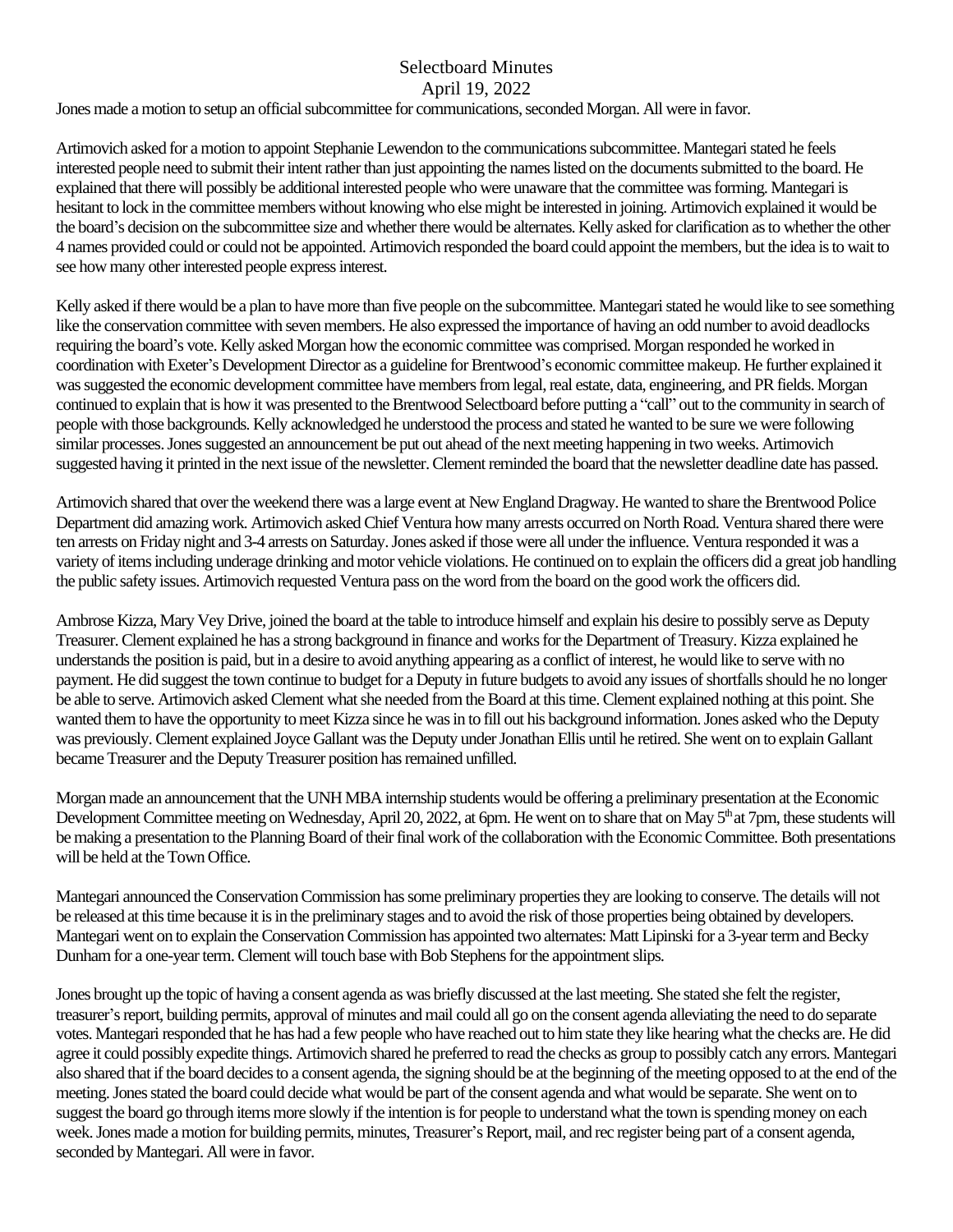Morgan asked about the plan for the survey questions for the website. Artimovich had Clement take them to pass onto the communications committee. Jones inquired about the budget line item for the website. Clement responded there is a line item for the domain name.

Bill Faria, South Road, commented on the consent agenda. He feels the consent agenda will create more work for Clement and provide less information to the public.

Lois DeYoung, Crawley Falls Road, was present to share information on the 4<sup>th</sup> of July parade. There will be a public meeting at BRC on May 4<sup>th</sup> at 6pm for all those interested in participating or learning more about the parade.

Mantegari announced National Night Out is on August 2<sup>nd</sup>, 2022.

At 7:20pm, Mantegari made a motion to enter non-public meeting for hiring. The motion was seconded by Morgan. Artimovich – aye; Jones – aye; Mantegari – aye; Morgan – aye; Kelly – aye.

At 8:13pm, Mantegari motioned to come out of nonpublic and seal the minutes from the non-public meeting. Morgan seconded the motion. Artimovich – aye; Jones – aye; Mantegari – aye; Kelly – aye; Morgan – aye.

Morgan asked Clement to research the infrastructure bill and what would be involved in applying for those grant funds.

A police officer has received orders to be deployed for a period of 13 months. Ventura requested permission to post for an 8<sup>th</sup> officer to plan for this vacancy. The deployed officer's wages still need to be appropriated in the budget for 2023 although it is not anticipated to be expended. Mantegari made a motion, 2<sup>nd</sup> by Morgan to post an additional full-time position for the police department to fill the vacancy caused by a military deployment. All were in favor.

Respectfully submitted,

Tamera Peek